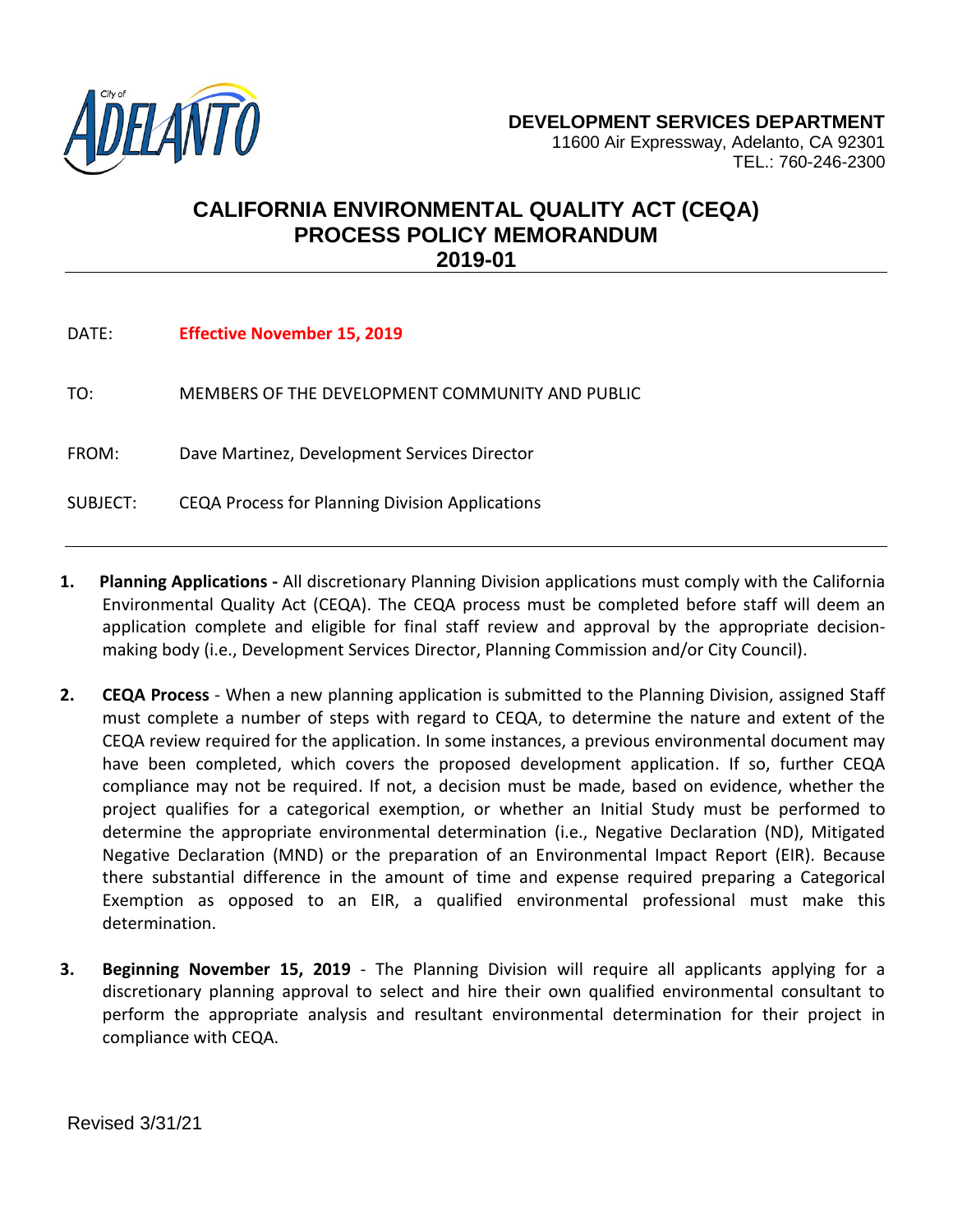## Page 2 of 4 CEQA PROCESS POLICY

- **4. Qualified Environmental Consulting Firms** To assist the project applicant in selecting a qualified environmental consulting firm to perform the required CEQA analysis, the City has generated a "Short List," of professional environmental consulting firms, which is attached as Exhibit 1.
- **5. Options for Selecting Qualified Environmental Consulting Firms -** The project applicant also has the option of contracting a multi-disciplinary, environmental firm of their choosing to perform the work. However, the Planning Division will only accept work performed by qualified environmental consultants.
- **6. Applicant Contract Directly with Chosen Firm -** The project applicant is responsible for selecting and contracting directly with the qualified environmental consulting firm of their choosing. All costs associated with the preparation of the required environmental document are the applicant's responsibility. The applicant will make payment directly to their selected environmental firm.
- **7. Planning Division Can Require Peer Review -** The Planning Division reserves the right to have another qualified environmental consulting firm conduct a peer review of the work performed pursuant to CEQA **at the applicant's expense** for complex project's requiring a Mitigated Negative Declaration (MND) or an Environmental Impact Report (EIR)**.** In those instances when a peer review is needed, the Staff Planner will inform the applicant that a Peer Review is required and will then obtain a proposal from a qualified consultant for the peer review work to be performed. The cost of which will be borne by the project applicant. Payment for peer review services must be submitted before the peer review work will be performed.
- **8. CEQA Document Completion -** The applicants' environmental consultant must prepare the required CEQA environmental document and work with assigned Planning Staff to ensure that all aspects of CEQA are fulfilled, including required Tribal Consultations (i.e., AB 52 and/or SB 18) public reviews, notices, and County Clerk filings.
- **9. Filing of Notice of Exemption or Determination -** CEQA requires the filing of either a Notice of Exemption (NOE) or Notice of Determination (NOD) with the San Bernardino County Clerk, following approval of the City decision-making body. This filing must occur within five (5) days of formal approval to shorten the statute of limitations for challenging project approvals.
- **10. The applicant is responsible for filing the NOE or NOD, with the County of San Bernardino County Clerk within five (5) days of approval in order to complete the CEQA process and shorten the statutory appeal period for the project.** Upon submission of the NOE or NOD to the County Clerk, the document will be date stamped and marked as filed, providing proof that the document has been filed.
- **11. NOE/NOD Preparation & City Signature -** The NOE or NOD, must be prepared by the applicant's environmental consultant **and signed by the Project Planner** before it can be filed at the County.
- **12. Filed Copy Required for City Records.** The applicant must submit a copy of the filed NOE or NOD to the Project Planner as evidence that the CEQA process has been completed.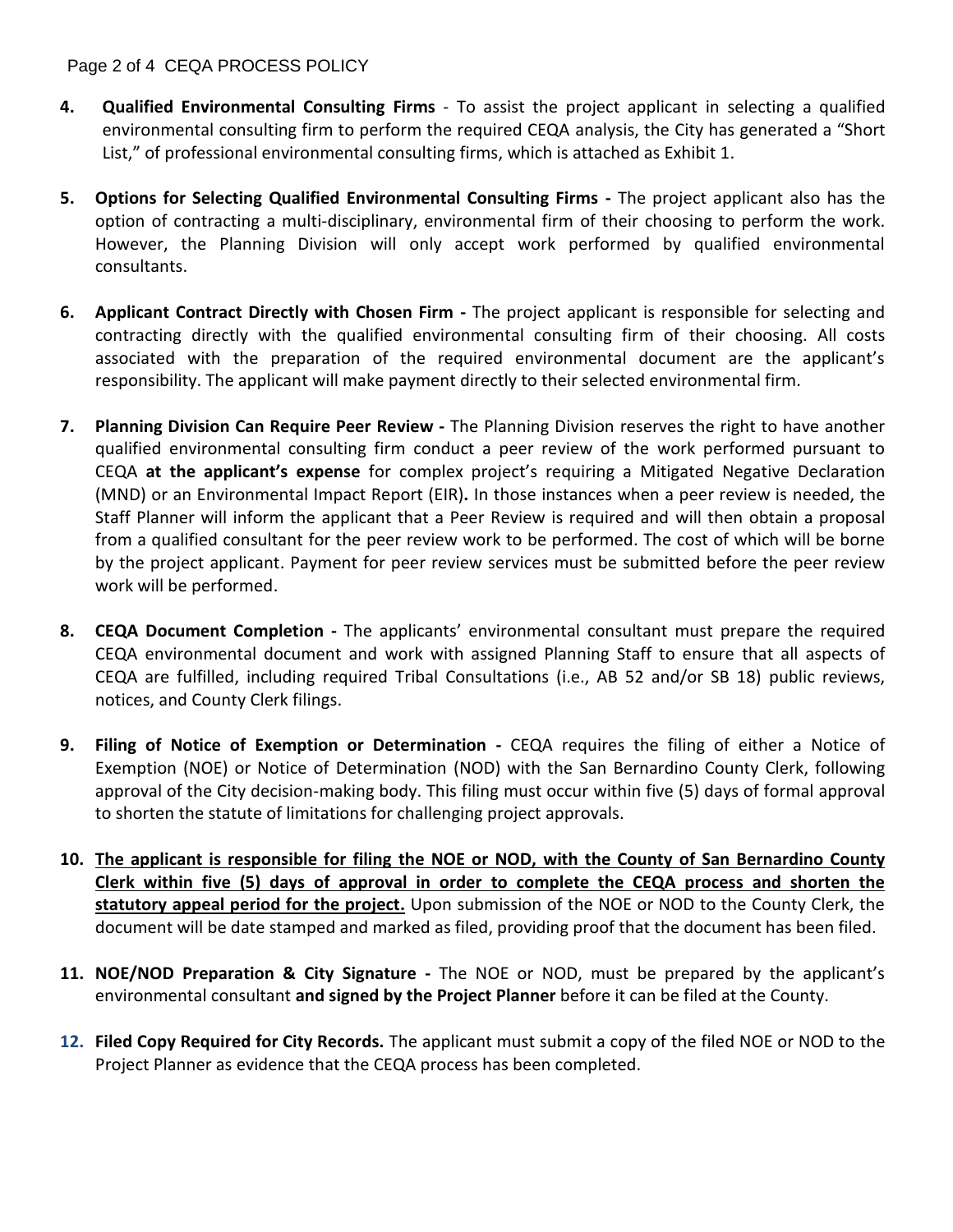## **EXHBIT 1 Qualified Environmental Consulting Firms Short List**

- 1. Blodgett Baylosis Environmental Planning 16388 Colima Rd #206j Hacienda Heights, California 91745 Contact: Marc Blodgett 626.336.0033 Email: [blodgett.marc@gmail.com](mailto:blodgett.marc@gmail.com)
- 2. Chambers Group 1200 California Street Redlands, California 92373 Contact: Corrine Lytle-Bonine 909.335.7068 Email: clytle-bonine@chambersgroupinc.com
- 3. SWCA [51 W Dayton St, 91105](https://www.bing.com/local?lid=YN873x4695971420776950828&id=YN873x4695971420776950828&q=Swca+Environmental+Consultants&name=Swca+Environmental+Consultants&cp=34.14396667480469%7e-118.15156555175781&ppois=34.14396667480469_-118.15156555175781_Swca+Environmental+Consultants) Pasadena, California 91105 Contact: John Dietler 626.240.0587 Email: jdietler@swca.com
- 4. E Corp

412 E State St, Redlands, California 92373 Contact: Anne Surdzial 909.307.0046 Email: ASurdzial@ecorpconsulting.com

5. Michael Baker International 3760 Kilroy Airport Way Ste 270 Long Beach, CA 90806